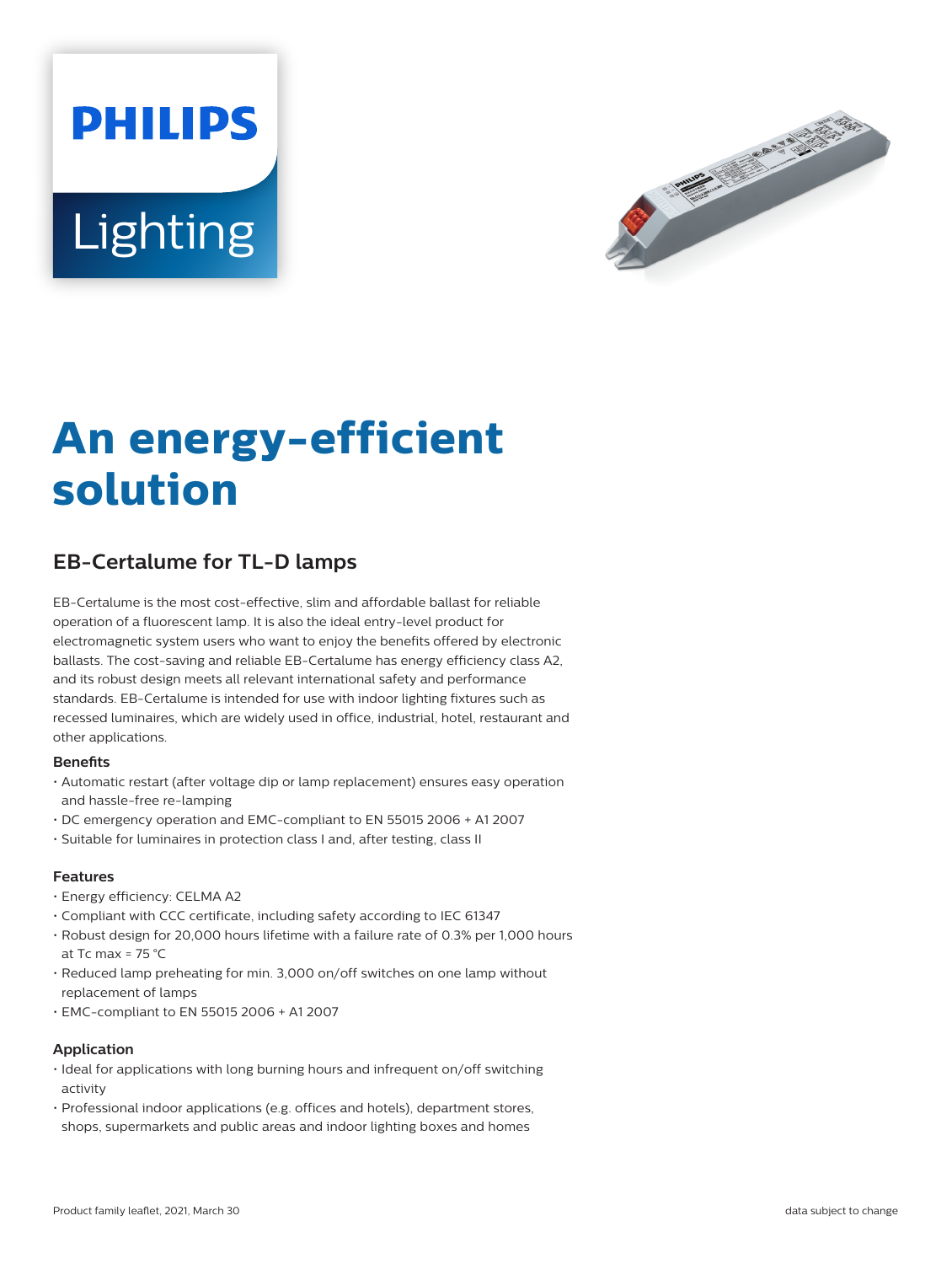### **EB-Certalume for TL-D lamps**

#### **Versions**







#### **Dimensional drawing**





| <b>Approval and Application</b> |                |  |
|---------------------------------|----------------|--|
| <b>Energy Efficiency Index</b>  | A <sub>2</sub> |  |
|                                 |                |  |
| <b>General Information</b>      |                |  |
| Lamp Type                       | $TI - D$       |  |

| Product                | D <sub>1</sub> | C <sub>1</sub> | A <sub>1</sub> | A <sub>2</sub>                           | <b>B1</b> |
|------------------------|----------------|----------------|----------------|------------------------------------------|-----------|
| EB-C 236 TL-D 220-240V |                |                |                | 4.2 mm 30.0 mm 210.0 mm 200.0 mm 40.0 mm |           |
| 50/60Hz                |                |                |                |                                          |           |
| EB-C 136 TL-D 220-240V |                |                |                | 4.2 mm 28.0 mm 150.0 mm 140.0 mm 40.0 mm |           |
| 50/60Hz                |                |                |                |                                          |           |
| EB-C 118 TL-D 220-240V |                |                |                | 4.2 mm 28.0 mm 150.0 mm 140.0 mm 40.0 mm |           |
| 50/60Hz                |                |                |                |                                          |           |
|                        |                |                |                |                                          |           |

| Product                                                           | A1 | A2 | <b>B1</b> | D1 |
|-------------------------------------------------------------------|----|----|-----------|----|
| EB-Ci 1-2 36W / 1-4 18W 220-240V 210 mm 200 mm 30 mm 26 mm 4.3 mm |    |    |           |    |
| 50/60Hz                                                           |    |    |           |    |

#### **Operating and Electrical**

|          | Order Code Full Product Name            | Input Frequency Input Voltage |              |
|----------|-----------------------------------------|-------------------------------|--------------|
| 13353600 | EB-Ci 1-2 36W / 1-4 18W 220-240v        | 50 or 60 Hz                   | 220-240 V    |
|          | 50/60Hz                                 |                               |              |
|          | 85877800 EB-C 118 TL-D 220-240V 50/60Hz | 50 to 60 Hz                   | 220 to 240 V |

|          | <b>Order Code Full Product Name</b>     | Input Frequency Input Voltage |              |
|----------|-----------------------------------------|-------------------------------|--------------|
| 85878500 | EB-C 136 TL-D 220-240V 50/60Hz          | 50 to 60 Hz                   | 220 to 240 V |
|          | 85880800 EB-C 236 TL-D 220-240V 50/60Hz | 50 to 60 Hz                   | 220 to 240 V |